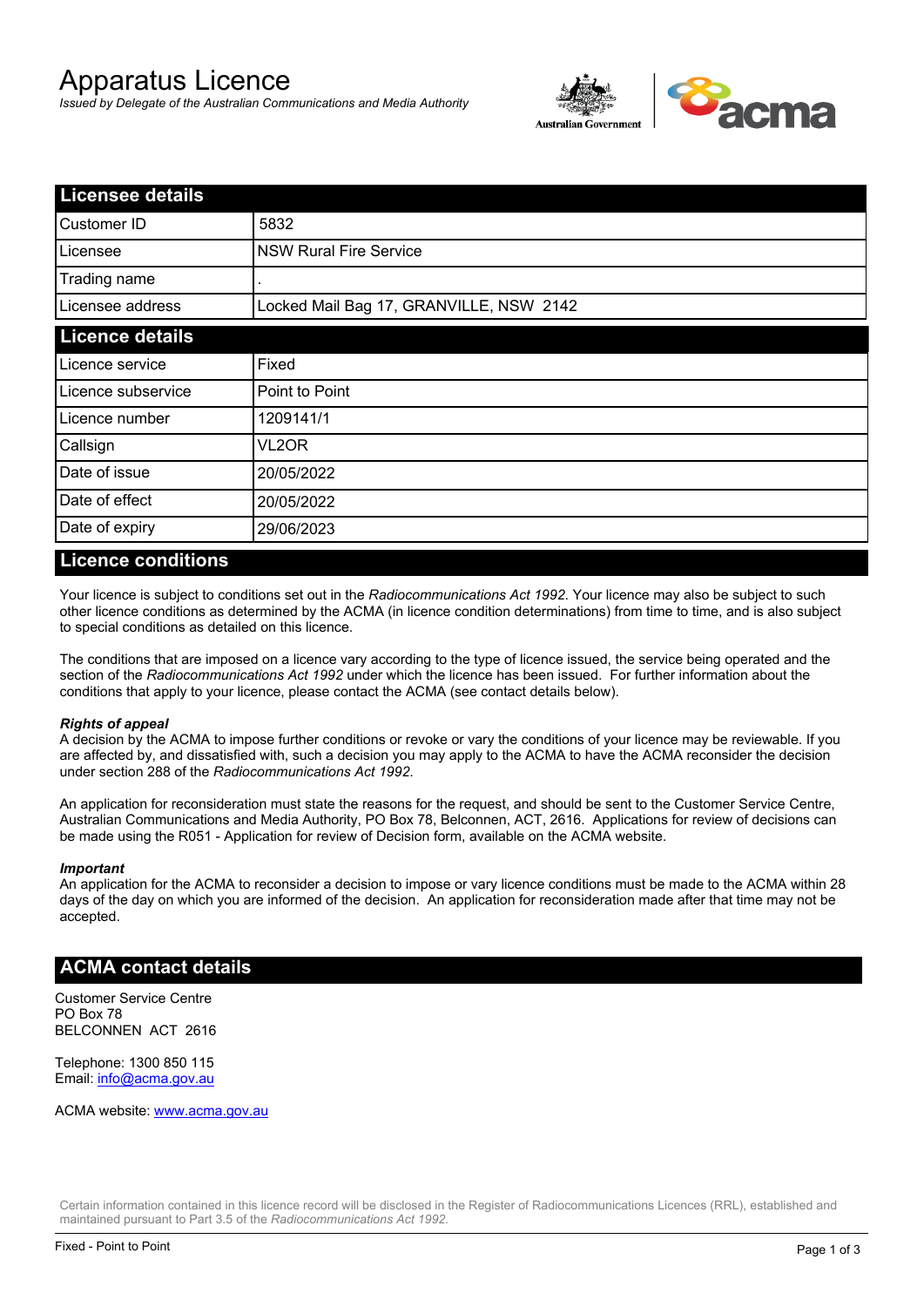# **Advisory Notes applying to licence no.: 1209141/1**

Conditions applicable to the operation of Point to Point station(s) authorised under this licence can be found in the Radiocommunications Licence Conditions (Apparatus Licence) Determination and the Radiocommunications Licence Conditions (Fixed Licence) Determination, the 'fixed licence lcd'. Copies of these determinations are available from the ACMA and from the ACMA home page (www.acma.gov.au).